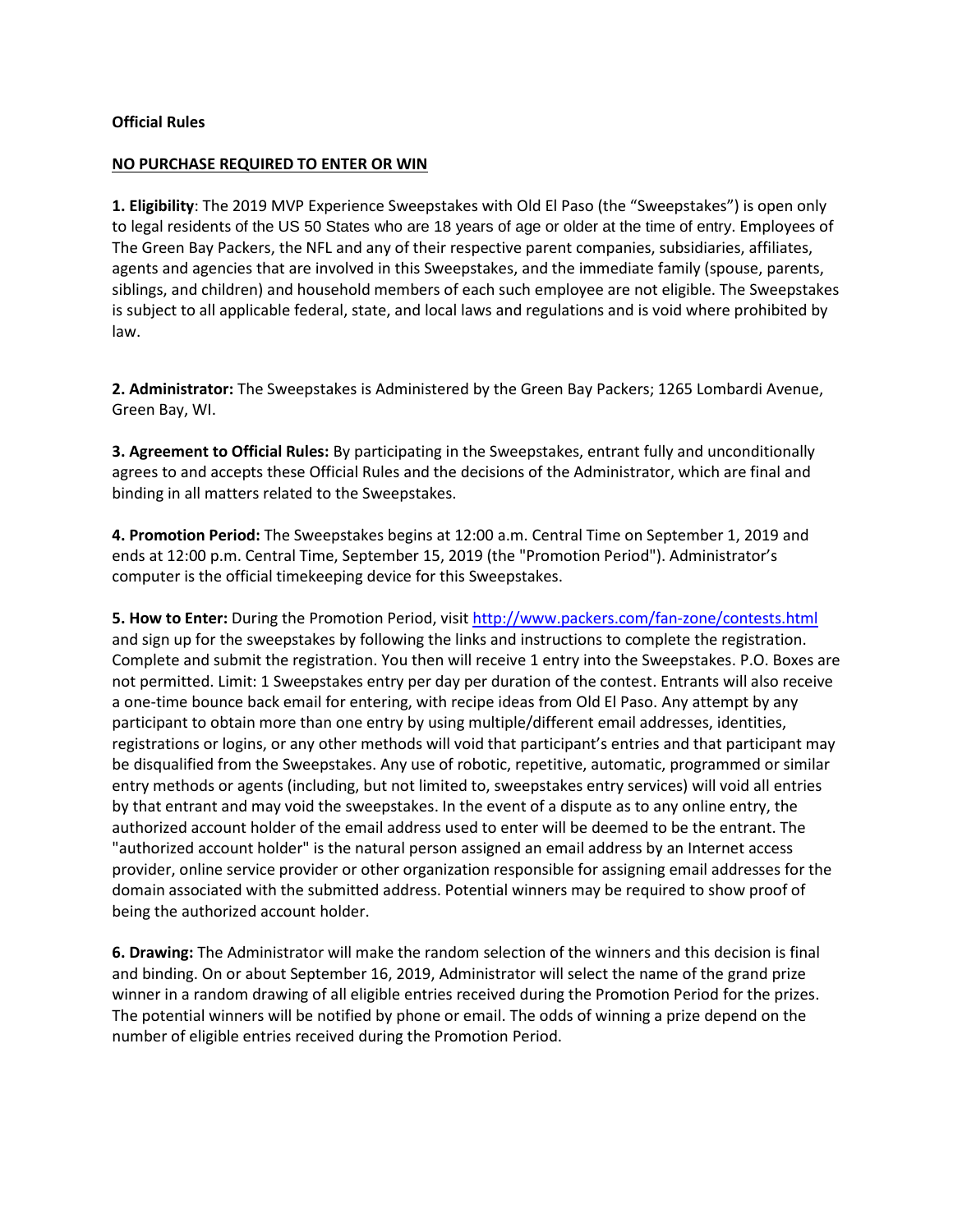**7. Requirements of Potential Winner:** Potential winners must continue to comply with the Official Rules; and winning is contingent upon fulfilling all requirements. The potential Grand Prize winners (or parent/legal guardian if guest(s) is/are a minor in his/her state of residence) (each) will be required to sign and return to Administrator, by September 20, 2019: an Affidavit of Eligibility, Liability and Publicity Release (except where prohibited) in order to claim his/her prize and to fulfill any such other requirements as determined by Administrator. If the potential Grand Prize winner fails to do so, he/she may be disqualified and forfeit the prize. In the event that a potential winner is disqualified for this and/or any other reason, if time permits, Administrator will select an alternate potential winner in a random drawing from among all remaining eligible entries, up to 3 alternates. If the alternate potential winners are disqualified, the prize will not be awarded.

# **8. Prize:**

# **One (1) grand prize winner will receive:**

- Six (6) MVP Deck tickets to the September  $26<sup>th</sup>$  game vs. Philadelphia
- Six (6) Lambeau Field Stadium Tours
- Six (6) Meet + Greets with a Packers Alumni
- \$100 Packers Pro Shop Gift Card

# ARV: \$2,836

## **Three (3) second place winners receive:**

- Four (4) MVP Deck tickets to the September  $26<sup>th</sup>$  game vs. Philadelphia
- Four (4) Lambeau Field Stadium Tours
- \$100 Packers Pro Shop Gift Card

## ARV: \$1,724

## **One (1) third place winner will receive:**

- Two (2) MVP Deck tickets to the September  $26<sup>th</sup>$  game vs. Philadelphia
- \$100 Packers Pro Shop Gift Card

## ARV: \$882

Winners are responsible for travel and accommodations.Winners will not receive difference between actual and approximate retail value. No substitution, exchange or transfer of prize by winner. Administrator reserves the right to substitute any prize for one of equal or greater value. The prize winner is responsible for all taxes and fees associated with prize receipt and/or use. Winner is responsible for any and all local, state and/or federal taxes, as well as any other costs and expenses not specified herein, including, without limitation, ground transportation, meals, beverages, activities, purchases, incidentals, telephone calls or other personal expenses, extra hotel fees, or other hotel charges incurred. Prize may not be used in conjunction with any other discount or promotion. Other restrictions, conditions and limitations may apply.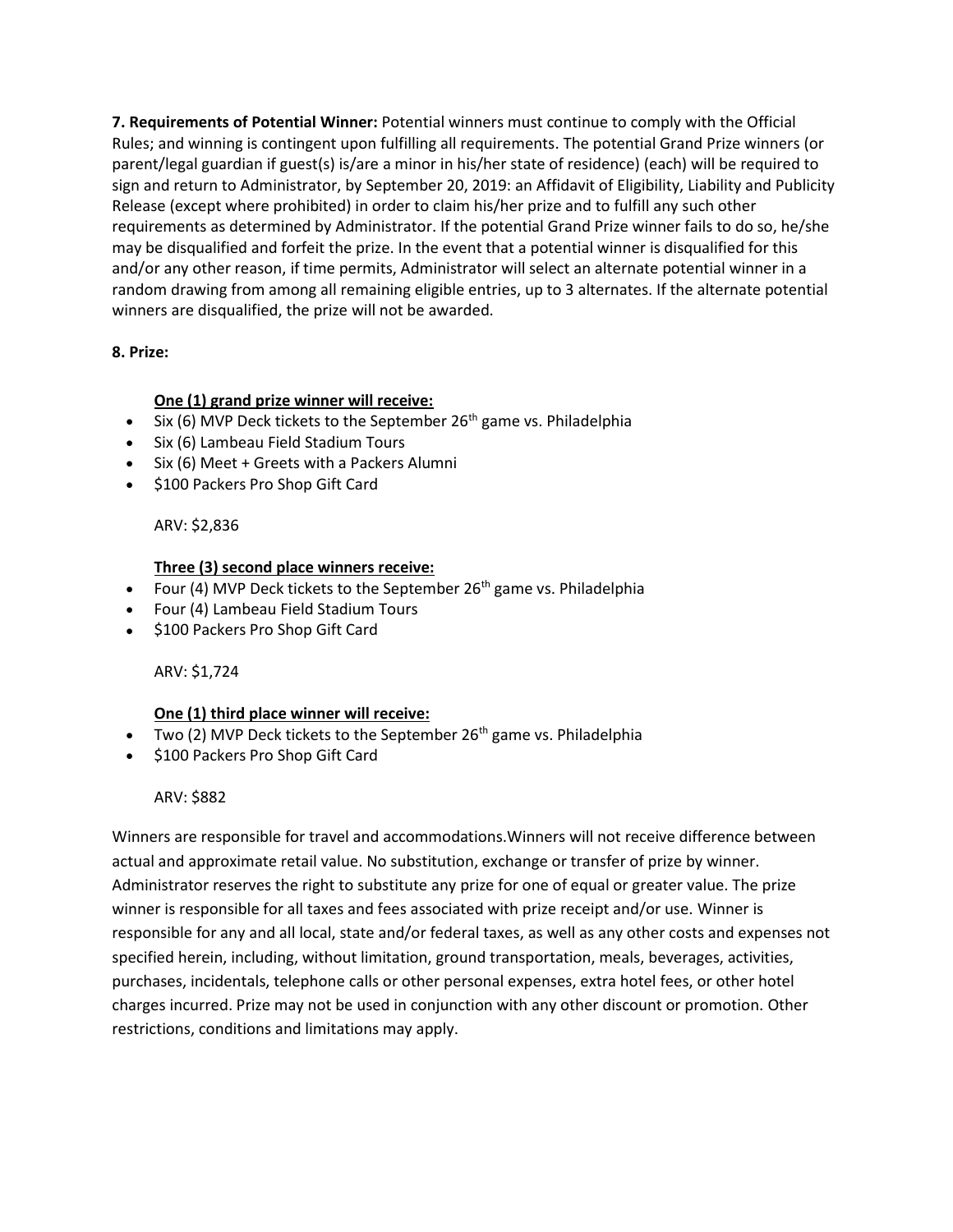**9. Publicity:** Except where prohibited, participation in the Sweepstakes constitutes entrant's consent for Administrator and its designees to use entrant's name, likeness and city and state of residence for promotional purposes in any media without further consideration.

**10. General Conditions:** In the event that the operation, security, or administration of the Sweepstakes is impaired in any way for any reason, including, but, not limited to, fraud, virus or other technical problem, the Administrator may, in its sole discretion, either: (a) suspend the Sweepstakes to address the impairment and then resume the Sweepstakes in a manner that best conforms to the spirit of these Official Rules; or (b) cancel the Sweepstakes and award the prizes in a random drawing from among all eligible entries received up to the time of the impairment. The Administrator reserves the right in their sole discretion to disqualify any individual they find to be tampering with the entry process or the operation of the Sweepstakes or to be acting in violation of these Official Rules or any other promotion, or in an unsportsmanlike or disruptive manner. Any attempt by any person to undermine the legitimate operation of the Sweepstakes may be a violation of criminal and civil law, and, should such an attempt be made, the Administrator reserves the right to seek damages from any such person to the fullest extent permitted by law. The Administrator's failure to enforce any term of these Official Rules shall not constitute a waiver of that provision. Not responsible for lost, late, delayed, incomplete, entries not received by the entry deadline, interrupted or unavailable network, server or other connections, miscommunications, failed telephone, computer hardware or software, and other technical errors or failures of any kind, including any injury or damage to any person's computer related to or resulting from participating in or experiencing any materials in connection with the Promotion; unauthorized human intervention; failed, incomplete, garbled, jumbled or delayed computer transmissions or other errors of any kind, whether human, mechanical or electronic, that may limit a user's ability to participate in the Promotion, including without limitation, the incorrect or inaccurate capture of entry information online regardless of cause. Any use of robotic, automatic, programmed or like entry methods will void all entries affected by such methods and be deemed tampering. Administrator reserves the right to prohibit the participation of an individual if fraud or tampering is suspected, or if the individual fails to comply with any requirement of participation as stated herein or with any provision in these Official Rules.

Internet caution: any attempt by an individual to deliberately damage any web site or undermine the legitimate operation of this promotion is a violation of criminal and civil laws, and should such an attempt be made, Administrator reserves the right to seek damages from any such individual to the fullest extent of the law. Administrator reserves the right to cancel or modify the Promotion if fraud, misconduct or technical failures destroy the integrity of the Promotion or if a computer virus, bug, or other technical problem corrupts the administration, security, or proper administration of the program as determined by the Administrator in their sole discretion.

In the event of termination of the promotion, a notice will be posted online and the random drawing will be conducted from among all eligible entries received prior to the time of termination. In the event a dispute arises regarding specific individual entitled to receive prize, entry will be declared made by the "authorized e-mail account holder" is defined as the natural person who is assigned to an e-mail address by an Internet access provider, online service provider or other organization (e.g., business, educational institution, etc.) that is responsible for assigning e-mail addresses for the domain associated with the submitted e-mail address. Participant may be requested to provide Administrator with proof that the participant is the authorized e-mail account holder of the e-mail address associated with the account/submission. Proof of submitting entries will not be deemed to be proof of receipt by Administrator. No substitution, cash redemption or transfer of prize by winner permitted. All federal, state and local taxes are the sole responsibility of winner. All federal, state and local laws and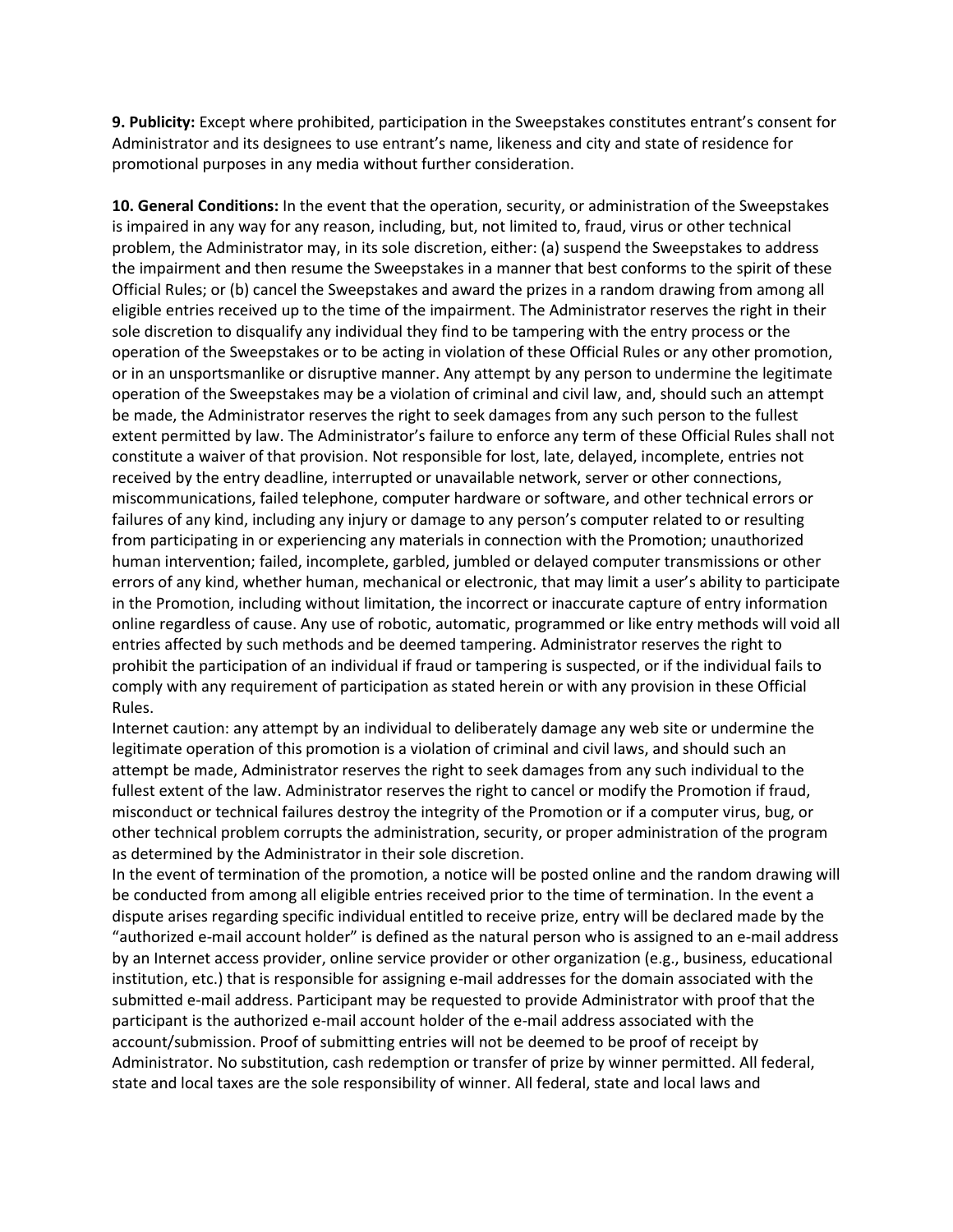regulations apply. Return of any prize/prize notification as undeliverable may result in disqualification and an alternate winner may be selected, timer permitting.

Acceptance of prize constitutes permission to the Administrator and its partners to use winner's name and/or likeness for purposes of advertising and trade without further compensation, unless prohibited by law. By accepting prize, winner agrees to release and hold Administrator, the NFL Entities (as defined below), CULVER FRANCHISING SYSTEM, LLC, Sirius XM Radio Inc., Ticketmaster L.L.C. and Link Snacks, Inc. the promotional partners and each of their respective directors, officers, employees and assigns, harmless against any and all claims, damages, losses, expenses and liability arising out of use/acceptance of prize. Entrants assume all liability for any injury or damage caused, or claimed to be caused, by participation in this promotion or use or redemption of any prize. By participating in this promotion, entrants agree to be bound by the Official Rules and the decisions of the Administrator. Administrator and its promotional partners are not responsible for any typographical or other error in the printing, the offering or the announcement of any prize or in the administration of the promotion.

**11. Release and Limitations of Liability:** Except where prohibited, by participating in the Sweepstakes, entrants agree to release and hold harmless the NFL Entities (as defined below), the Green Bay Packers, Old El Paso and their respective shareholders, subsidiaries, affiliates, promotional partners, prize partners, agents and agencies, and the officers, directors and employees of them (the "Released Parties") from and against any claim or cause of action arising out of participation in the Sweepstakes or receipt or use of any prize, including, but not limited to: (a) unauthorized human intervention in the Sweepstakes; (b) technical errors related to computers, servers, providers, printers or telephone or network lines; (c) printing errors; (d) errors in the administration of the Sweepstakes or the processing of entries; (e) late, lost, or undeliverable mail; or (f) injury or damage to persons or property which may be caused, directly or indirectly, in whole or in part, from entrant's participation in the Sweepstakes or receipt of any prize. Entrant further agrees that in any cause of action, the Released Parties' liability will be limited to the cost of entering and participating in the Sweepstakes and in no event shall the Released Parties be liable for attorney's fees. Entrant waives the right to claim any damages whatsoever, including, but not limited to, punitive, consequential, direct, or indirect damages. If for any reason an entrant's entry is confirmed to have been erroneously deleted, lost, or otherwise destroyed or corrupted, entrant's sole remedy is another Sweepstakes entry; provided that if it is not possible to award another entry for any reason, Administrator, at its discretion, may elect to hold a random drawing from among all eligible entries received up to the date of discontinuance for any prize offered herein. No more than the stated number of prizes will be awarded. In the event that production, technical, seeding, programming or any other reasons cause more than the stated number of prizes as set forth herein to be available and/or claimed, Administrator reserves the right to award only the stated number of prizes by a random drawing among all legitimate, un-awarded, eligible prize claims.

**12. Disputes:** Entrant agrees that: (a) any and all disputes, claims and causes of action arising out of or connected with this Sweepstakes or any prizes awarded shall be resolved individually, without resort to any form of class action, and exclusively by the United States District Court, Green Bay division, or Brown County Circuit Court of Green Bay Wisconsin; and (b) any and all claims, judgments and awards shall be limited to actual out-of-pocket costs incurred, including costs associated with entering any Sweepstakes, but in no event attorneys' fees. All issues and questions concerning the construction, validity, interpretation and enforceability of these Official Rules, or the rights and obligations of the entrant and Administrator in connection with the Sweepstakes, shall be governed by, and construed in accordance with, the laws of the State of Wisconsin, without giving effect to any choice of law or conflict of law rules (whether of the State of Wisconsin or any other jurisdiction), which would cause the application of the laws of any jurisdiction other than the State of Wisconsin.